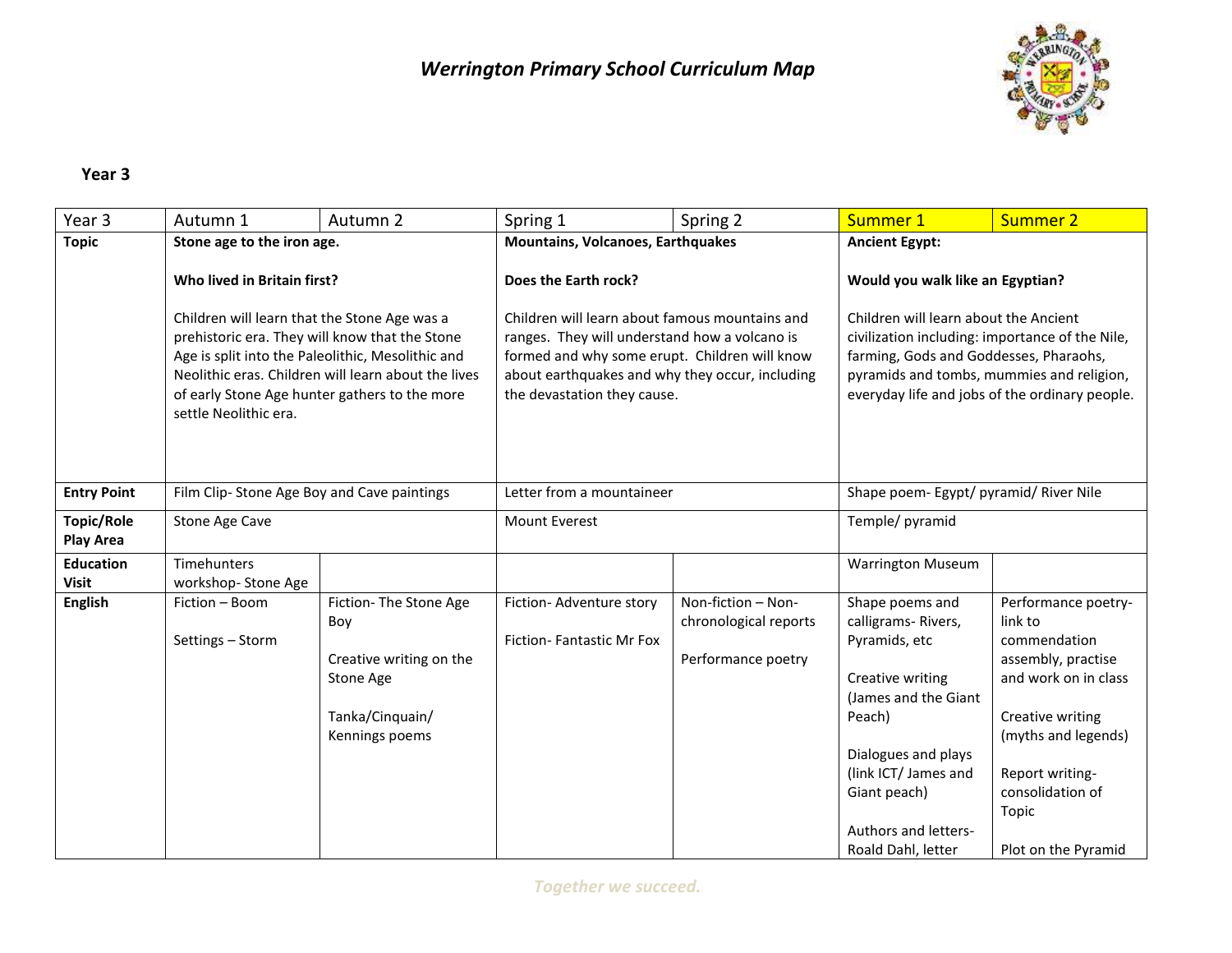## *Werrington Primary School Curriculum Map*



|                                               |                                                                                                                           |                                                                                                                                              |                                                                                                                                       |                                                                                                                  | from James                                                                                                              | by Terry Deary                                                                                                           |
|-----------------------------------------------|---------------------------------------------------------------------------------------------------------------------------|----------------------------------------------------------------------------------------------------------------------------------------------|---------------------------------------------------------------------------------------------------------------------------------------|------------------------------------------------------------------------------------------------------------------|-------------------------------------------------------------------------------------------------------------------------|--------------------------------------------------------------------------------------------------------------------------|
| <b>Cross</b><br>curricular<br>writing         | Non-Fiction-<br>Instructions-How to<br>be a Stone Age Man<br>Newspaper report for<br>Boom                                 | Stone Age Report<br>Recount- Stone Age Day                                                                                                   | <b>Explanation texts-</b><br>Explanation of how a<br>volcano erupts<br>Mountains, Volcanoes<br>and earthquakes.<br>Natural Disasters. | Diary entry as a<br>mountain climber<br>Persuasive letter                                                        | Report on Ancient<br>Egypt                                                                                              | Dialogues & Plays for<br><b>Egyptians Gods</b>                                                                           |
| <b>SPAG</b>                                   | $a/\text{an}$<br>Prefixes- dis mis<br>Suffixes - ation<br>Contractions<br>Conjunctions                                    | Prefixes-re, sub<br>Suffixes - ly<br>ey, ei, eigh spelling<br>pattern<br>Homophones<br>Adverbs<br>Punctuating direct<br>speech<br>Adjectives | Prefixes- inter, super<br>Prepositions<br>Word families                                                                               | Prefixes- anti, auto<br>French Spellings-<br>ch/gue<br>sure/ture<br>Apostrophes -<br>contractions/<br>possession | Prefixes un, dis, mis,<br>il, im ir<br>Suffixes er and est ful<br>and less and ly<br>Homonyms<br>Compound words<br>a/an | Prefixes re, de and<br>pre<br>Thesaurus work<br>Suffixes tion, sio,n<br>ssion, cian<br>Definitions<br>Clauses and commas |
| <b>Research and</b><br>presentation<br>skills | Stone Age Day                                                                                                             | Christmas around the<br>World                                                                                                                | Soundscapes- mountains                                                                                                                |                                                                                                                  | Powerpoint on bugs<br>for James and the<br><b>Giant Peach</b>                                                           |                                                                                                                          |
| <b>Author Study</b>                           | Alan MacDonald                                                                                                            |                                                                                                                                              | Chris Riddel                                                                                                                          |                                                                                                                  | <b>Roald Dahl</b>                                                                                                       | Author Linked to<br>Performance poem                                                                                     |
| <b>Class Text</b>                             | Boom                                                                                                                      | Storm                                                                                                                                        | Ottoline and the Yellow<br>Cat                                                                                                        |                                                                                                                  | James and Giant<br>Peach                                                                                                | <b>Egyptian Plays</b>                                                                                                    |
| <b>Class Poem</b>                             | Language play                                                                                                             | Humourous poetry<br>By Spike Milligan                                                                                                        | Mother's Day Poetry                                                                                                                   | Performance Poetry<br>'walking with an<br>iguana.'                                                               | Shape poems and<br>calligrams<br>'The pyramid'                                                                          | Riddles<br>'What am I'                                                                                                   |
| <b>Maths</b>                                  | Stone Age numbers -<br>Mark making - What<br>could each mark<br>represent? Making<br>up own rules and<br>finding the rule |                                                                                                                                              | <b>Mountain Maths-</b><br>Ordering mountain<br>heights.<br>Packing a backpack for a<br>mountaineer with the<br>correct weights.       |                                                                                                                  | Egyptian problems<br>and early Egyptian<br>hieroglyphic maths.                                                          |                                                                                                                          |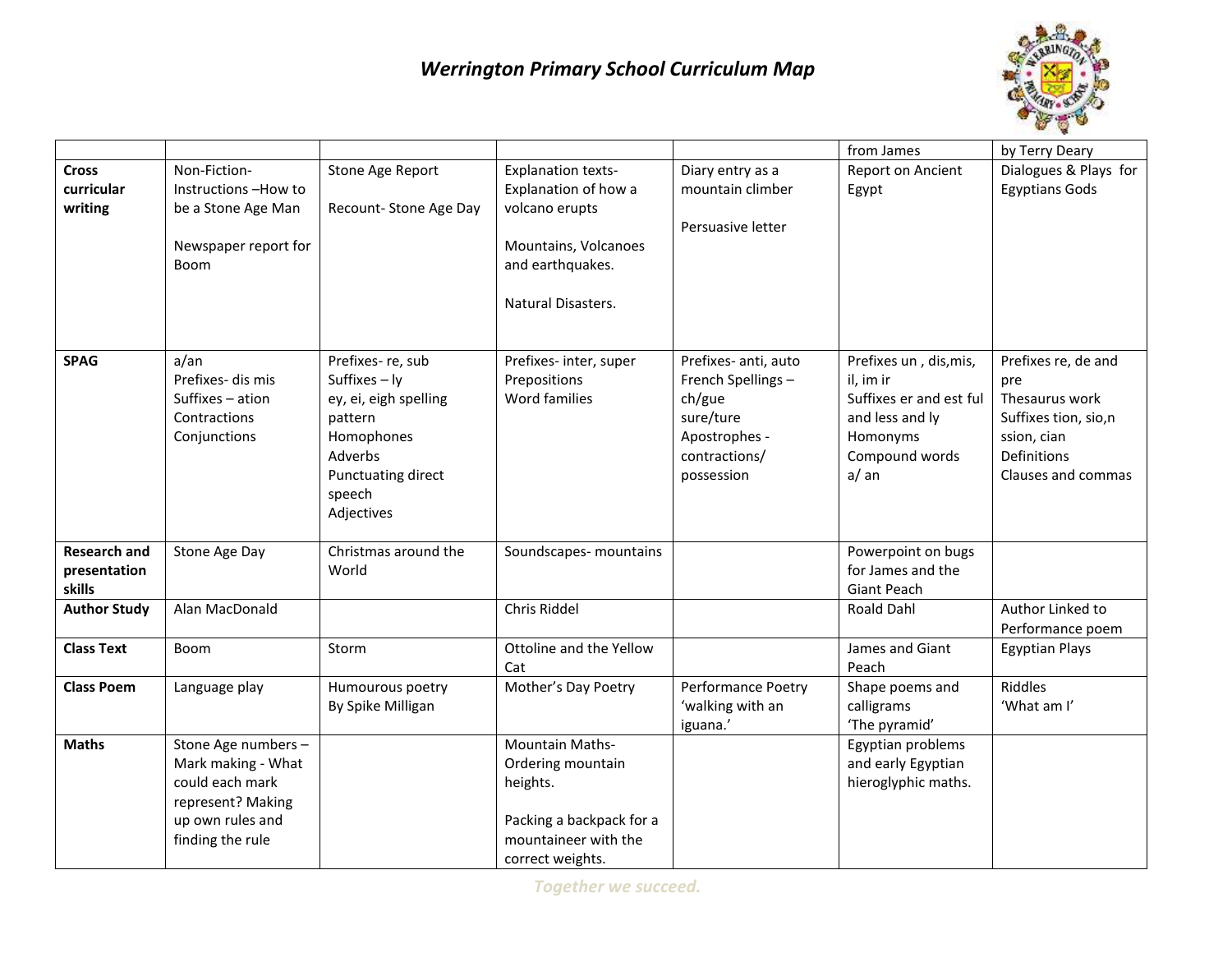

|                | Stone Age Word                                                                                                                                                                                                                                                                                                                     |                                                                                                                            |                                                                                                                                                                                                                                                                                                                                      |                                                                                                                                                                                                                                                                                                                                                                                                               |                                                                                                                                                                                                                                                                                                                                                                                                                                                                           |                   |
|----------------|------------------------------------------------------------------------------------------------------------------------------------------------------------------------------------------------------------------------------------------------------------------------------------------------------------------------------------|----------------------------------------------------------------------------------------------------------------------------|--------------------------------------------------------------------------------------------------------------------------------------------------------------------------------------------------------------------------------------------------------------------------------------------------------------------------------------|---------------------------------------------------------------------------------------------------------------------------------------------------------------------------------------------------------------------------------------------------------------------------------------------------------------------------------------------------------------------------------------------------------------|---------------------------------------------------------------------------------------------------------------------------------------------------------------------------------------------------------------------------------------------------------------------------------------------------------------------------------------------------------------------------------------------------------------------------------------------------------------------------|-------------------|
|                | Problems                                                                                                                                                                                                                                                                                                                           |                                                                                                                            |                                                                                                                                                                                                                                                                                                                                      |                                                                                                                                                                                                                                                                                                                                                                                                               |                                                                                                                                                                                                                                                                                                                                                                                                                                                                           |                   |
| <b>Science</b> | <b>Rocks and Soils</b><br>Children will;<br>*compare and group<br>together different ki<br>of rocks on the basis from surfaces<br>their appearance an<br>simple physical prop<br>* describe in simple<br>how fossils are form<br>when things that hat<br>lived are trapped wi<br>rock<br>* recognise that soi<br>made from rocks a | Light<br>Children will;<br>*notice that light is<br>reflected<br>* find patterns that<br>determine the size of<br>shadows. | <b>Forces and magnets</b><br>Children will;<br>* notice that some<br>forces need contact<br>between two objects,<br>but magnetic forces can<br>act at a distance<br>* observe how magnets<br>attract or repel each<br>other and attract some<br>materials and not others<br>* compare and group<br>together a variety of<br>everyday | <b>Humans and Other</b><br><b>Animals (including</b><br>nutrition)<br>Children will; * identify<br>that humans and some<br>animals have skeletons<br>and muscles for<br>support, protection<br>and movement.<br>* identify that animals,<br>including humans,<br>need the right types<br>and amount of<br>nutrition, and that they<br>cannot make their own<br>food; they get nutrition<br>from what they eat | <b>Plants</b><br>Children will; *identify<br>and describe the<br>functions of different<br>parts of flowering<br>plants: roots, stem,<br>leaves and flowers *<br>explore the<br>requirements of<br>plants for life and<br>growth (air, light,<br>water, nutrients from<br>soil, and room to<br>grow) and how they<br>vary from plant to<br>plant * investigate<br>the way in which<br>water is transported<br>within plants *<br>explore the part that<br>flowers play in |                   |
| History        | Stone age to the iron<br>age<br>Children will learn<br>that the Stone Age<br>was a prehistoric era.<br>They will study the<br>change from hunter<br>to gather and the<br>introduction of metal<br>into technology of<br>the era.                                                                                                   |                                                                                                                            |                                                                                                                                                                                                                                                                                                                                      |                                                                                                                                                                                                                                                                                                                                                                                                               | Life and culture of<br>Ancient Egyptians,<br>timeline, religion,<br>etc. Children will<br>look at what it would<br>be like to be an<br>ancient Egyptian<br>pharaoh.                                                                                                                                                                                                                                                                                                       |                   |
| Geography      | Early settlers; the<br>importance of the                                                                                                                                                                                                                                                                                           | Fieldwork and maps                                                                                                         | Mountains, volcanoes and earthquakes                                                                                                                                                                                                                                                                                                 |                                                                                                                                                                                                                                                                                                                                                                                                               | Where is Egypt?                                                                                                                                                                                                                                                                                                                                                                                                                                                           | Climate of Egypt. |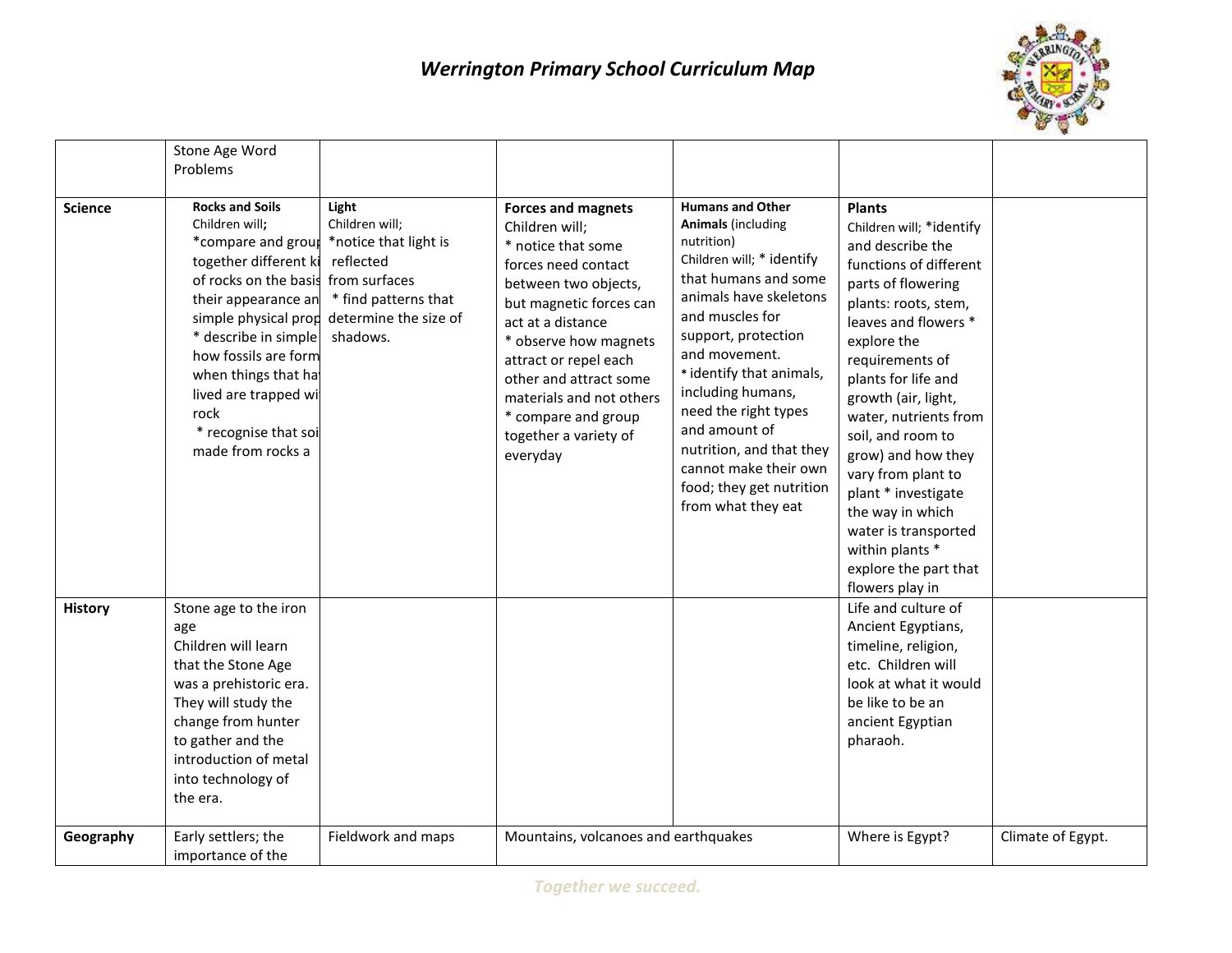## *Werrington Primary School Curriculum Map*



|                   | Nile, settlements.                                                                                      |                                                                                                         | Maps, Atlases and Globes (Computer mapping)                                       |                                                                                                         |                                                                                                                                                             |                                                                                                                               |
|-------------------|---------------------------------------------------------------------------------------------------------|---------------------------------------------------------------------------------------------------------|-----------------------------------------------------------------------------------|---------------------------------------------------------------------------------------------------------|-------------------------------------------------------------------------------------------------------------------------------------------------------------|-------------------------------------------------------------------------------------------------------------------------------|
|                   |                                                                                                         |                                                                                                         | Compass points and grid references                                                |                                                                                                         |                                                                                                                                                             |                                                                                                                               |
| D&T               | Stone Age houses                                                                                        | Erupting volcanoes                                                                                      |                                                                                   |                                                                                                         | Design and make a<br>shaduf                                                                                                                                 | Design, make,<br>evaluate a healthy<br>wrap style sandwich                                                                    |
| Art and<br>design | Cave paintings/ Hand<br>paintings, Stone<br>Henge silhouettes,<br>Iron age, jewellery<br>and ornaments. | Watercolour mountain<br>landscapes                                                                      |                                                                                   | Orla Keily printing                                                                                     | Textiles, sewing,<br>quilting-based on<br>Ancient Egypt<br>Mummified cats                                                                                   | <b>Graphics and Digital</b><br>Images                                                                                         |
| <b>Computing</b>  | Databases<br>(Stone Age weapons)<br><b>Branching Databases</b><br>(Rocks)                               | E-safety- Show respect<br>on line<br>E-safety Week<br><b>Powerful Passwords</b>                         | <b>Manipulating Sound</b><br>I Teach You Learn                                    | <b>Writing Good Emails</b><br>My On-line community<br>Things For Sale                                   | Convert data into bar<br>charts (link DT,<br>sandwich choices)<br>Storyboard, editing,<br>produce a video with<br>narrative (link James<br>and Giant Peach) | Communications and<br>emails-link e-safety                                                                                    |
| P.E               | Swimming                                                                                                | Outdoor adventurous<br>activity                                                                         | Dance                                                                             | Competitive games                                                                                       | Gymnastics                                                                                                                                                  | Athletics                                                                                                                     |
| R.E               | Special things                                                                                          | Festivals of Light                                                                                      | Circles                                                                           | Landmarks                                                                                               | Special Food                                                                                                                                                | Religion in the Home                                                                                                          |
| <b>Music</b>      | K <sub>2</sub> M<br>Violins and singing                                                                 | K <sub>2</sub> M<br>Violins and singing                                                                 | K <sub>2</sub> M<br>Violins and singing                                           | K <sub>2</sub> M<br>Violins and singing                                                                 | K <sub>2</sub> M<br>Violins and singing                                                                                                                     | K <sub>2</sub> M<br>Violins and singing                                                                                       |
| <b>MFL</b>        | Introduction to<br>speaking French -<br>where is France,<br>simple introductions<br>(rigalo unit 1/2)   | Introduction to speaking<br>French - revise<br>introductions, counting<br>to 10, Christmas in<br>France | Introduction to speaking<br>German - where is<br>Germany, simple<br>introductions | Introduction to<br>speaking German-<br>revise introductions,<br>counting to 10,<br>festivals in Germany | Introduction to<br>speaking Spanish -<br>where is Spain,<br>simple introductions<br>(rigalo unit 1/2)                                                       | Introduction to<br>speaking Spanish -<br>revise introductions,<br>counting to 10,<br>Review of languages<br>learnt this year. |
| <b>PSHE</b>       | <b>New Beginnings</b>                                                                                   | Getting on and falling<br>Out                                                                           | Going for Goals                                                                   | Good to be me                                                                                           | Relationships<br><b>SRE</b>                                                                                                                                 | Changes                                                                                                                       |
| <b>SMSC</b>       | Cultural - Life of                                                                                      | Setting challenges and                                                                                  | Spiritual, moral, cultural                                                        | Generating new ideas                                                                                    | Cultural - looking at                                                                                                                                       | Resilience for the                                                                                                            |

*Together we succeed.*